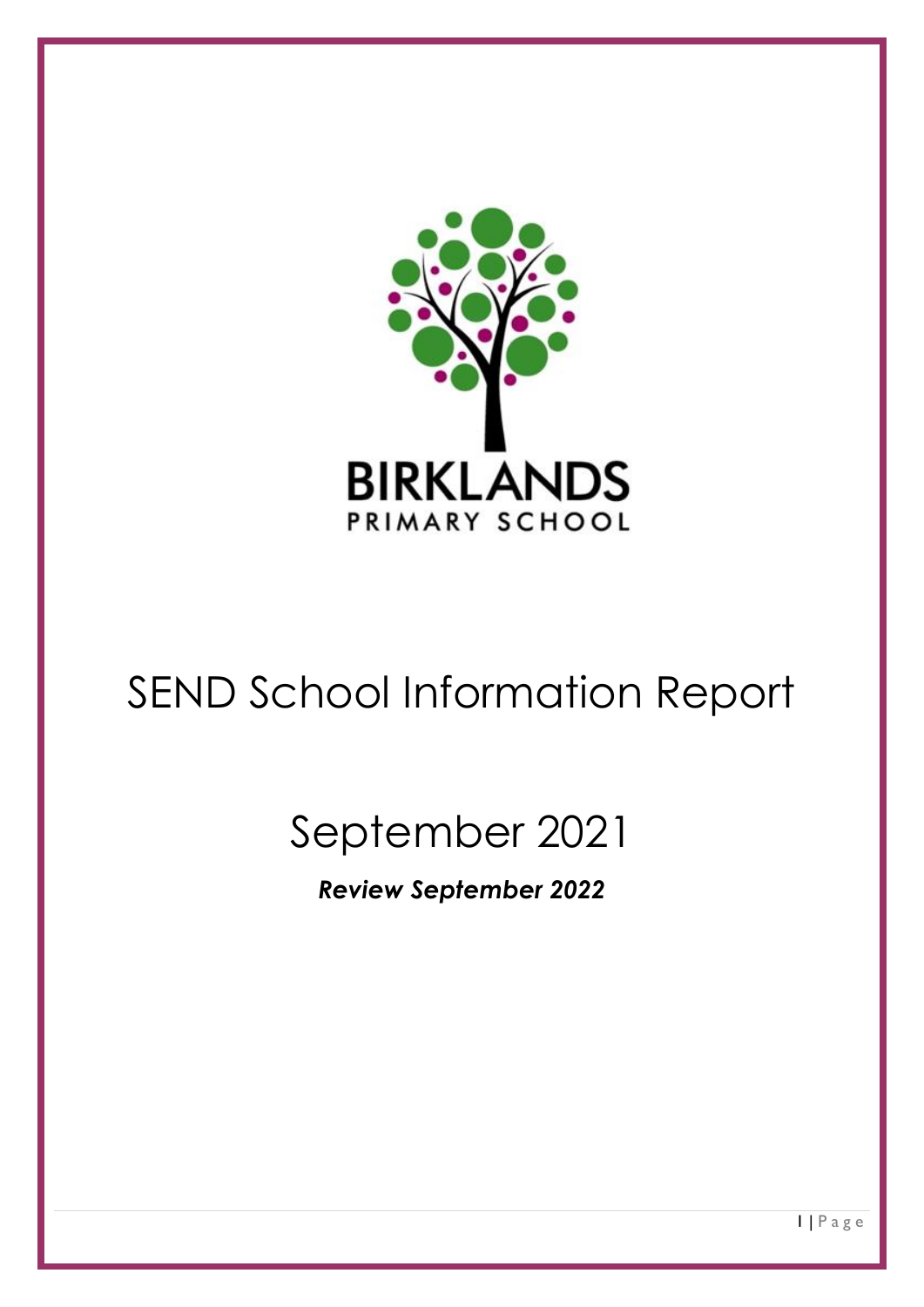

## **Introduction**

Birklands Primary School is an inclusive school where the contribution of every member of the school community is valued, and diversity is celebrated. We are dedicated to meeting the needs of all pupils, including those with Special Educational Needs or Disabilities (SEND), to ensure they are supported and feel part of a team, safe, and happy. Quality teaching for all is essential, although some children may need further positive support on occasions to help them progress.

#### **What does Special Educational Needs and/or disabilities (SEND) mean?**

The Code of Practice 2014 states that: 'A student has SEN where their learning difficulty or disability calls for special educational provision, that is different from or additional to that normally available to children and young people (of the same age.'

The four categories of SEND are:

- **Cognitive & Learning**
- **•** Communication & Interaction
- Social, Emotional & Mental Health
- **Sensory and/or Physical.**

Birklands meets the needs and supports pupils with SEND in a variety of ways, including differentiated activities, adult support, intervention groups and support from outside agencies when necessary.

#### **Identifying pupils with SEND**

Once staff have identified concerns about a pupil, they will liaise with the school SENCo. The SENCo will gather information about that pupil by completing observations, looking at the pupil's data and achievements in books, and speaking to the pupil and parents. Pupils will be added to the 'monitoring list'. The school will seek to remove barriers to learning and put provision in place. If support becomes an addition to general classroom practice and staff are working above and beyond normal expectations in daily lessons with an identified pupil, then that pupil will be added to the School's SEND register, parents/ carers are informed and SEND targets will be put in place. SEND targets are working documents for staff to monitor and provide effective support, resources and interventions for the pupils in their class with SEND.

SEND support will take the form of a Graduated Approach which consists of a four-part cycle:

- **Assess**
- Plan
- Do
- Review



#### **The Local Authority (LA) Local Offer**

The Local Offer provides information for children and young people with Special Educational Needs (SEND) and their parents or carers in a single place. It shows families what they can expect from a range of local agencies including education, health and social care. Click the link below to see Nottinghamshire's local offer. [www.nottinghamshire.sendlocaloffer.org.uk](http://www.nottinghamshire.sendlocaloffer.org.uk/)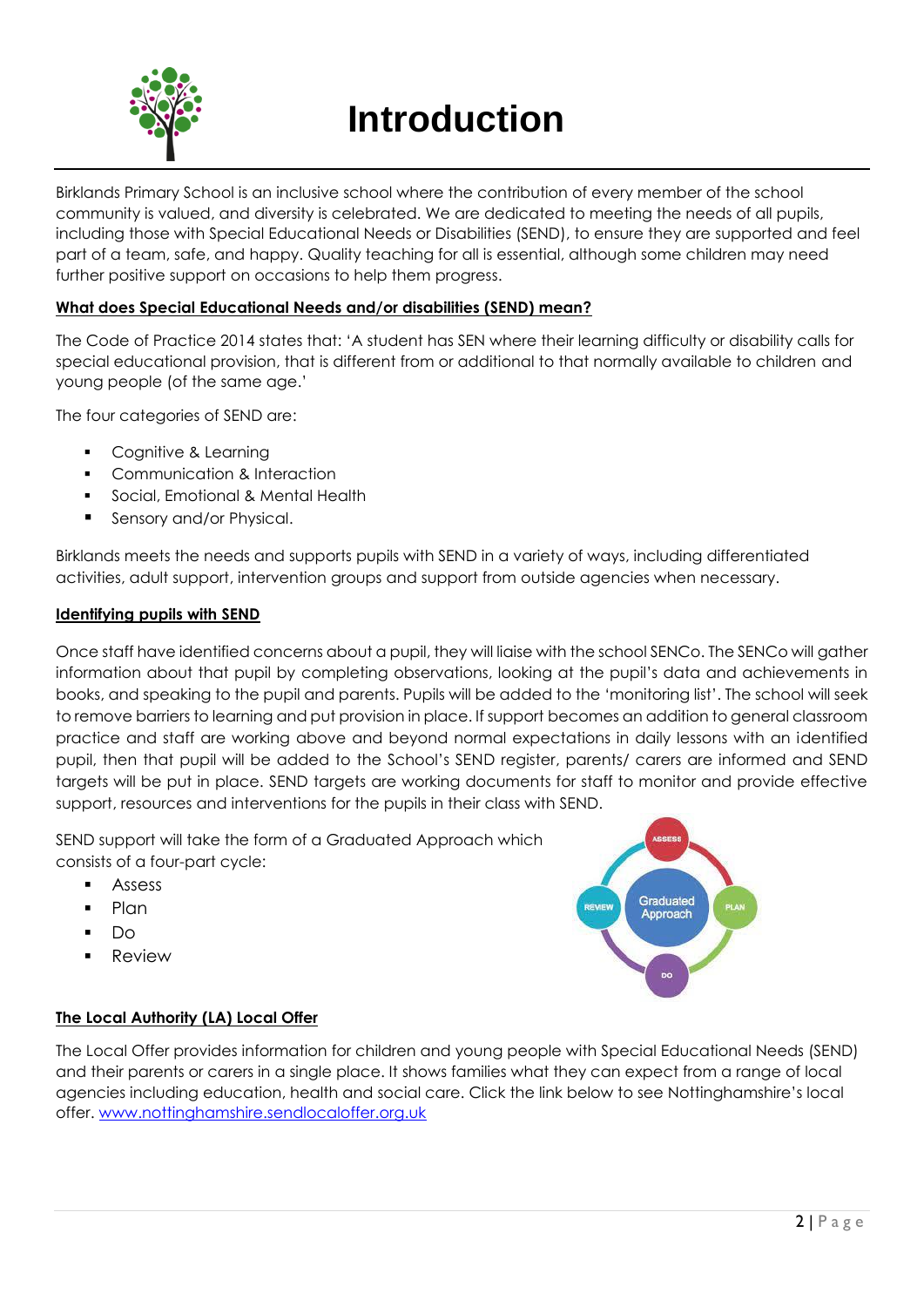

## **Commonly Asked Questions**

#### **Click on the questions below for more information about how Birklands Primary School can work with you to support your child.**

- 1) Who are [the best people to talk to in this school about my child's difficulties with](#page-3-0)  [learning/Special Educational Needs and Disability \(SEND\)?](#page-3-0)
- 2) [What are the different types of support available for children with SEND at Birklands Primary](#page-3-1)  [School?](#page-3-1)
- 3) [How can I let the school know that I am concerned about my child's progress in school?](#page-5-0)
- 4) [How will the school let me know if they have any concerns about my child's learning in](#page-5-1)  [school?](#page-5-1)
- 5) [How are decisions made about the type/ amount of support pupils will receive?](#page-5-2)
- 6) [How will the teaching and curriculum be adapted for my child with SEND?](#page-5-3)
- 7) [How will Birklands measure the progress of pupils with SEND?](#page-6-0)
- 8) [Who else could support your child with SEND?](#page-6-1)
- 9) [What support can we offer for you as a parent of a child with SEND?](#page-7-0)
- 10) How is Birklands Primary School accessible to children with SEND?
- [11\)What are the arrangements for consulting pupils with SEND and involving them in their](#page-7-2)  [education?](#page-7-2)
- 12) How will we support your child when they are joining, leaving or moving within Birklands [Primary School?](#page-8-0)
- 13)[How will we support your child's emotional and social development?](#page-9-0)
- 14) What training have the staff had about SEND?
- 15[\)What do I do if I have a concern/ complaint about the provision made by the school?](#page-10-0)
- 16) Where can I find out more information?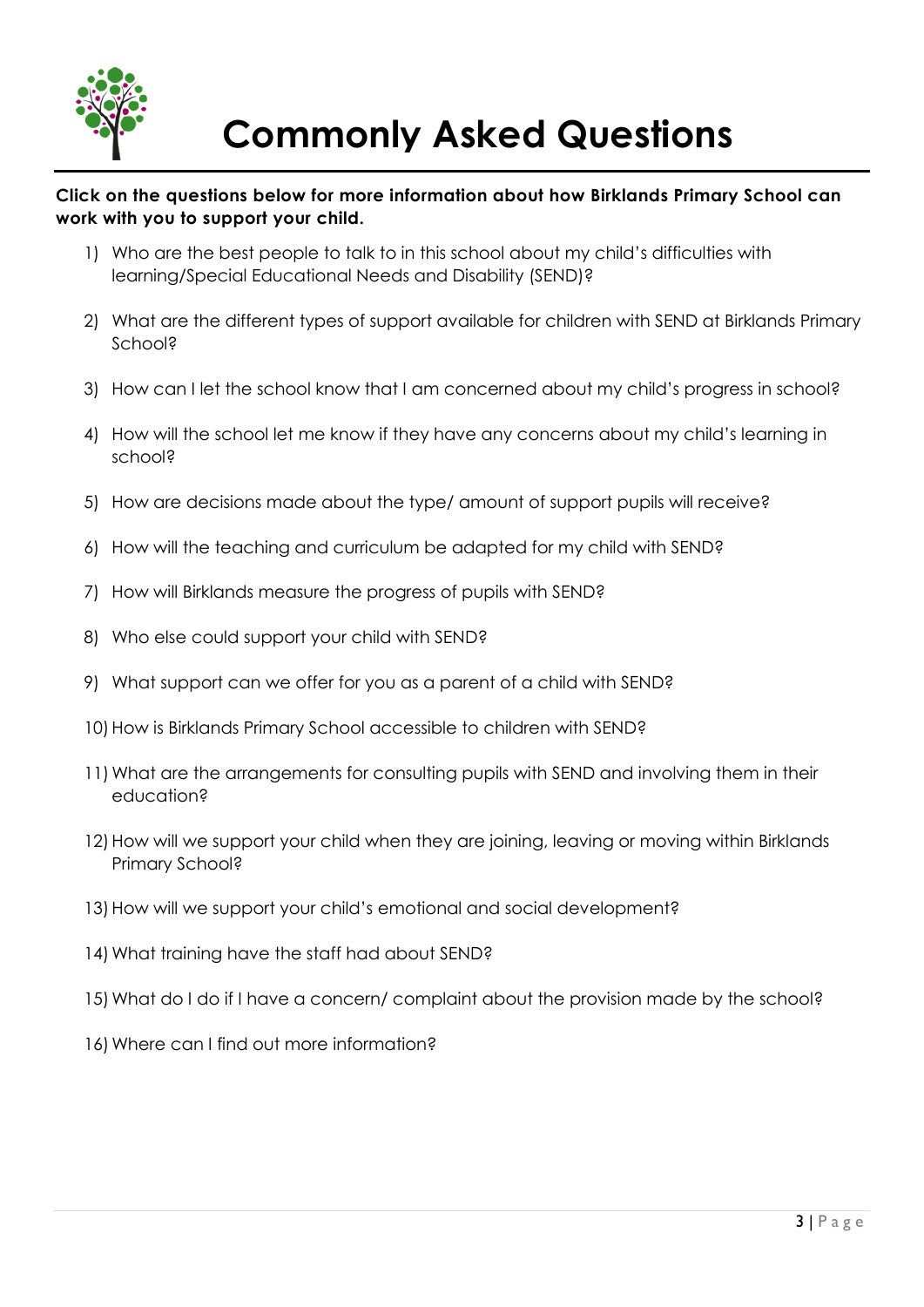## <span id="page-3-0"></span>**1. Who are the best people to talk to in this school about my child's difficulties with learning/Special Educational Needs and Disability (SEND)?**

#### The **class teacher** is responsible for:

- Monitoring the progress of your child and identifying, planning and delivering any additional help your child may need e.g. through quality first teaching strategies, targeted interventions/ work or additional support
- Regularly communicating with the Special Education Needs/Disabilities Coordinator (SENCo) about your child's support and progress.
- **Writing progress targets, support plans and provision maps, and sharing and reviewing** these with parents at least once each term.
- Providing scaffolding resources to pupil's and personalised teaching and learning to support your child's needs as identified on the school's provision map.
- Ensuring that the school's SEND Policy is followed in their classroom and for all the pupils they teach with any SEND.

#### The **SENCo**, **Miss Goodwin**, is responsible for:

- **Developing and reviewing the school's SEND policy.**
- Regularly monitoring and reviewing the SEND register (a system for ensuring that all the SEND needs of pupils at Netherfield Primary School are known)
- Coordinating the support for children with special educational needs or disabilities (SEND).
- Ensuring that your child's progress and needs are recorded on the school's SEND Provision Map
- Communicating with you at least once a term to ensure that you are involved in and kept informed about the support your child is getting, and reviewing this.
- Liaising with other professionals/ agencies who may come into school to help support your child's learning, e.g. Physical Disability Specialist Service, Speech and Language Therapy, Educational Psychologist etc.
- Supporting all staff with their SEND professional development, and providing specialist support so teaching and support staff can help children with SEND progress and achieve their potential.

#### The **Head teacher**, **Mrs Smith**, is responsible for:



- The day-to-day management of all aspects of the school; this includes the support for children with SEND.
- The Head teacher will give responsibility to the SENCo and class teachers, but is still responsible for ensuring that your child's needs are met.
- The Head teacher must make sure that the Governing Body is kept up to date about issues relating to SEND.

#### The **SEN Governor, Emma Veral,** is responsible for:

Making sure that the necessary support is given to any child with SEND at Birklands Primary School.

## <span id="page-3-1"></span>**2. What are the different types of support available for children with SEND at Birklands Primary School?**

#### **a) Quality First Teaching**

Quality first teaching focuses on using inclusive strategies to support all pupils, including those with SEND. This means that:

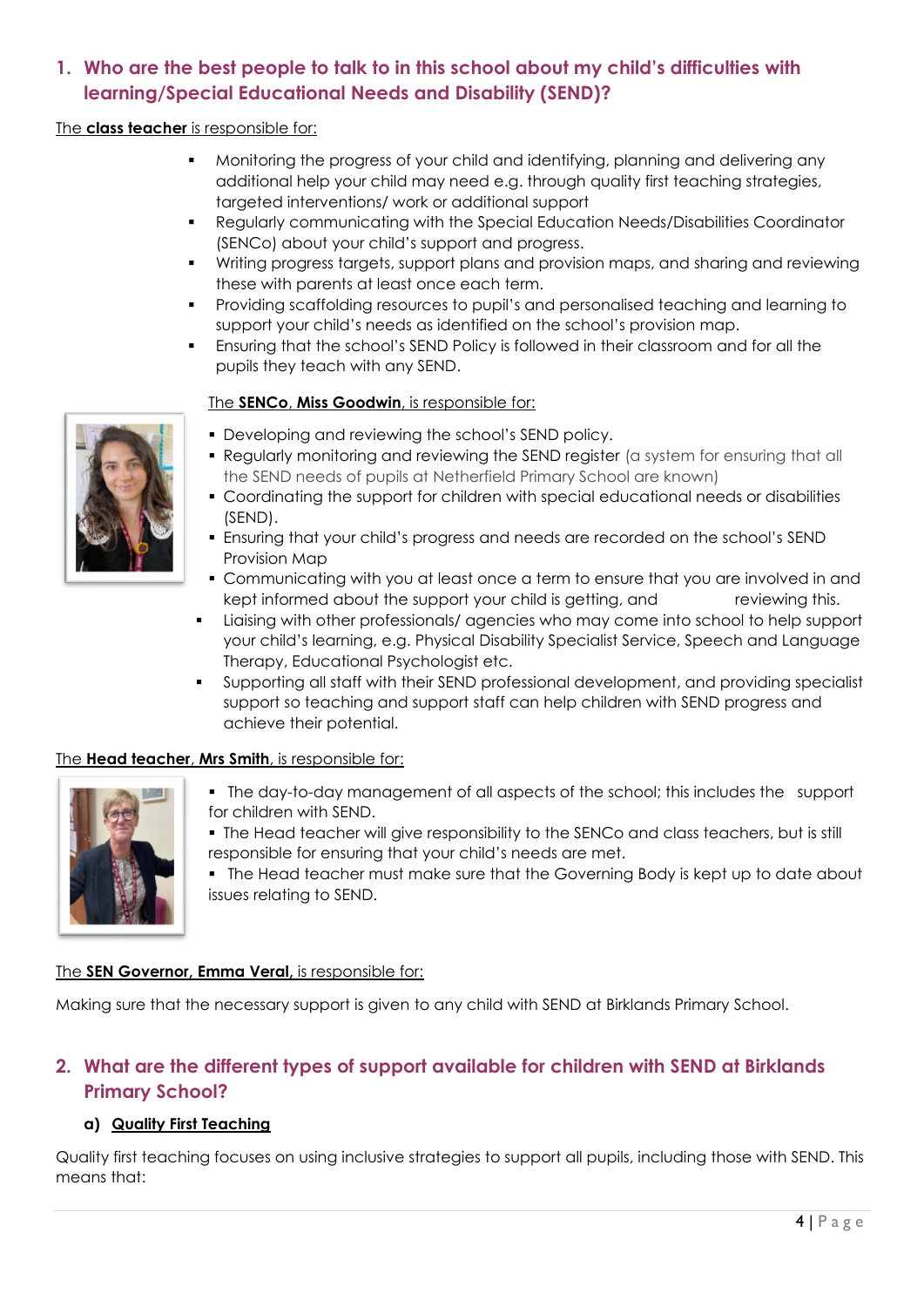- Teachers have high expectations for your child and all pupils in their class to achieve their upmost potential.
- Learning builds on what your child already knows, can do and can understand.
- Teaching and learning is differentiated to pupil's needs and learning styles. This can be in a variety of ways including the use of scaffolding resources, and practical activities.
- Specific adaptations and strategies (which may be suggested by the SENCo or other professionals) are in place to support your child with their learning.
- Teachers will carefully monitor your child's progress, identify gaps in their understanding, and put in place the extra support needed to make the best possible progress.

#### **b) Specific Group Work Intervention**

Class teachers and/ or teaching assistants provide interventions to support a range of needs and difficulties including: communication (speaking and listening), writing, reading, spelling, motor skills, numeracy, social skills, behaviour and emotional regulation. Interventions could take place either in the classroom or a smaller group environment.

Your child might also participate in a Specialist Intervention run by outside agencies e.g. Speech & Language Therapy, Physiotherapy.

#### **c) Specialist support offered by outside agencies**

If specialist support is necessary to meet your child's needs, you will be asked to give your permission for the school to refer your child. Specialist support offered by outside agencies could include:

- Local Authority central services, such as the Schools and Families Specialist Services (SFSS), The Education Psychology Service (EPS) or Sensory Service (for students with a hearing or visual need), Sherwood Area Partnership (to support social, emotional and mental health needs)
- Health Agencies, such as the Healthy Families Team, Community Paediatrician, Mental Health Support Team

The referral will help you, and the school understand your child's particular needs and how to support them effectively in school. The specialist professional will work with your child and the school and make recommendations, which might lead to specific group or individual interventions. With your written consent we could discuss your child at a Family Springboard meeting. This is when the Family of schools meet with professionals from the School and Families Specialist Services (SFSS) and Educational Psychology Service (EPS) to discuss ways to support pupils and negotiate direct involvement from SFSS or EPS.

#### **d) Specified Individual support**

This type of support is available for children whose learning needs might be *severe, complex and lifelong*.

This is usually provided via an Education, Health and Care Plan (EHCP). This means your child will have been identified by professionals as needing a particularly high level of individual or small-group teaching. This type of support is available for children with specific barriers to learning that cannot be overcome through quality first teaching and intervention groups. Your child might also need specialist support in school from professionals outside the school. This may be from:

- Local Authority central services, such as the Schools and Families Specialist Services (SFSS), Physical Disability Specialist Service (PDSS) or Sensory Service (for students with a hearing or visual need).
- Health representatives such as the School Nurse
- Outside agencies such as Sherwood Area Partnership (SAP) or Speech & Language Therapy (SALT) Service.

For your child, this would mean:

- That you, or school request that Local Authority Services carry out a statutory assessment of your child's needs. This is a legal process which sets out the amount of support that will be provided for your child.
- After the request has been made to the 'Panel of Professionals' (with a lot of information about your child, including some from you) they will decide whether they think your child's needs (as outlined in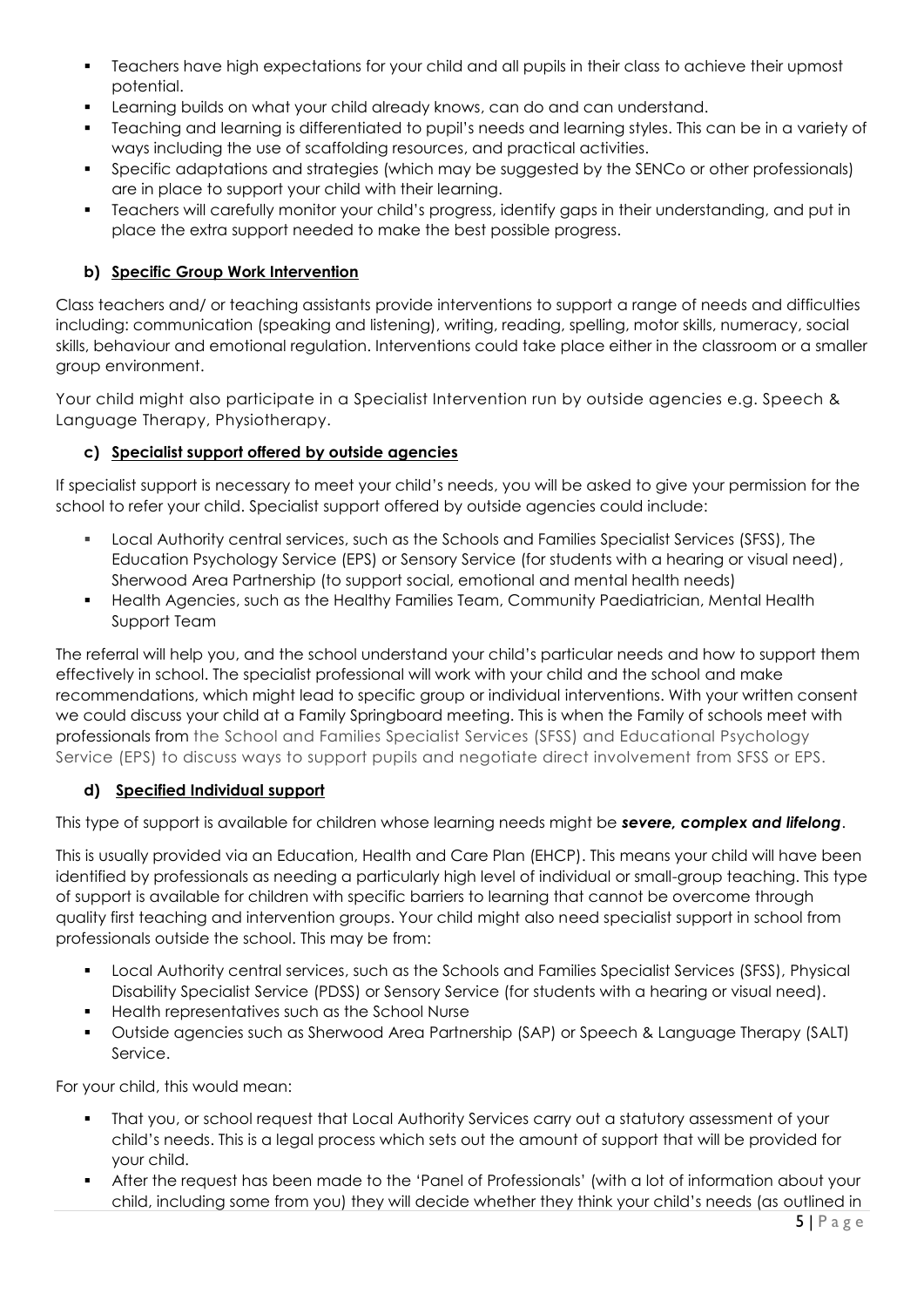the paperwork provided), seem complex enough to need a statutory assessment. If this is the case, they will ask you and all professionals involved with your child to write a report describing your child's needs. If they do not think your child needs this, they will ask the school to continue with the current support or give next step suggestions for enhancing your child's support.

- After the reports have all been submitted, the 'Panel of Professionals' will decide if your child's needs are severe, complex and lifelong. If this is the case, they will write an Education Health Care Plan (EHCP). If this is not the case, they will ask the school to continue with the current level of support and also set up a meeting in school to ensure a plan is in place to ensure your child makes as much progress as possible.
- The EHCP will outline your child's strengths, difficulties, the provision and strategies that should be in place. It will also have long and short-term goals for your child.
- An additional adult may be used to support your child with whole class learning, run individual programmes or run small groups including your child.

## <span id="page-5-0"></span>**3. How can I let the school know that I am concerned about my child's progress in school?**

If you have concerns about your child's progress, you should speak to your child's class teacher initially. If you continue to be concerned that your child is not making progress, you may speak to the Special Education Needs/Disabilities Coordinator (SENCo) Miss Goodwin. The school SEN Governor or Head teacher can also be contacted for support. They can be contacted via the school office:

**Email:** [office@birklandsschool.co.uk](mailto:office@birklandsschool.co.uk)

**Phone**: 01243 842163

## <span id="page-5-1"></span>**4. How will the school let me know if they have any concerns about my child's learning in school?**

If your child is identified as having needs that are impacting their learning and making a limited amount of progress, the class teacher will set up a meeting to:

- **Listen to any concerns you may have.**
- Discuss and plan any additional support your child may need, and adjustments that can be made.
- Consider how we as professionals can support you and your family at home.
- Discuss with you any referrals to outside professionals to support your child.

#### <span id="page-5-2"></span>**5. How are decisions made about the type/ amount of support pupils will receive?**

The school budget, received from the Nottinghamshire Local Authority, includes money for supporting children with SEND. The headteacher, school governors and SENCo discuss the information they have about individuals with SEND in the school, including:

- Pupils already getting extra support.
- Children needing extra support.
- Children who have been identified as not making as much progress as would be expected.

From this information, they decide what resources/training and support is needed. The class teacher, and SENCo will discuss the best support to offer a child in conjunction with you (parent/carer). The school identifies the needs of pupils with SEND on a provision map which outlines support given within school. This is reviewed regularly and changes are made as needed, so that the needs of children are met, and resources are deployed as effectively as possible. A range of strategies are used including quality whole class teaching, small group work and in some cases one-to-one support.

Where appropriate the school can bid for additional funding. The child's additional needs would need to match the criteria stated by Nottinghamshire County Council.

#### <span id="page-5-3"></span>**6. How will the teaching and curriculum be adapted for my child with SEN?**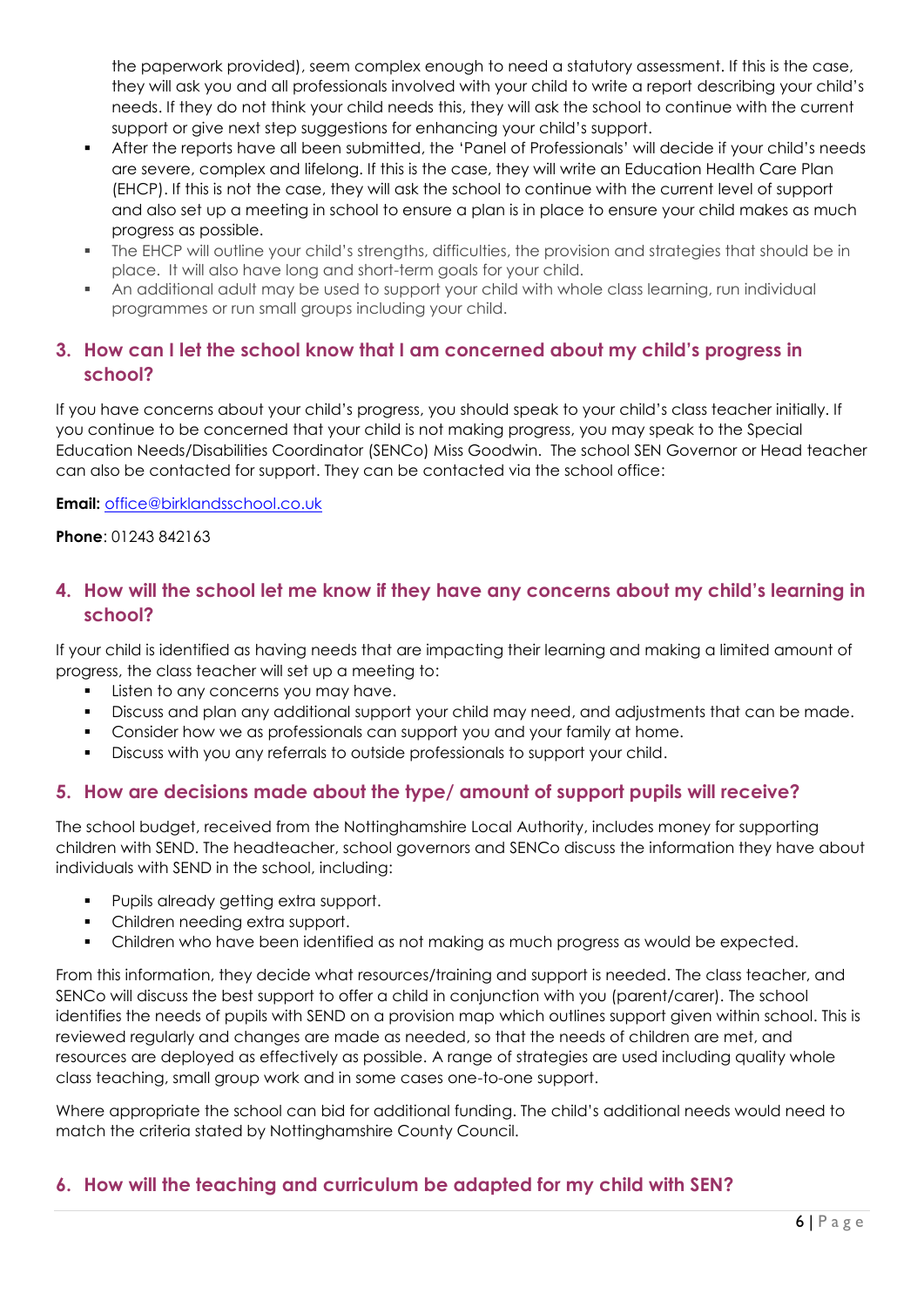Birklands Primary school have high expectations for all children. Children will be given the opportunity to reach their full potential. All staff work collaboratively to embed good practice and provide a curriculum that is tailored to your child's needs. This is reviewed regularly and helps inform teacher assessment and target setting.

The needs of your child will be catered for within whole class teaching, small group work and in some cases one-to-one support. Planning and teaching will be reasonably adapted, on a daily basis if needed, to meet your child's learning needs.

We support with special educational needs by:

- Specially prepared learning materials
- The use of appropriate ICT equipment (laptops, dictaphones, reader pens)
- Appropriate deployment of Teaching Assistants
- Interventions matched to learning and social/ emotional needs
- Using physical or mobility aids
- Seeking support and involvement from outside agencies (mentioned in Q8)

## <span id="page-6-0"></span>**7. How will Birklands measure the progress of pupils with SEND?**

Your child's progress will be continually monitored by the class teacher, and reviewed formally with the headteacher every term in reading, writing and maths. The SENCo will also monitor the progress of pupil's with SEND, and check they are making good progress with the support provided. Each term the head of school reports to the governors about the levels of special needs within the school, and they are informed of the progress made by pupils with SEND.

At the end of each key stage (at the end of year 2 and year 6), all children are required to be formally assessed using Standard Assessment Tests (SATS). This is something the government requires all schools to do, and the results that are published nationally.

For pupils who are not yet accessing the curriculum, formal and informal assessments/ observations will be made using various assessment tools (such as Bsquared, PIVATS, engagement model etc.) that break learning down into smaller steps and show pupil's attainment in more detail.

Each term class teachers set progress targets with the involvement of the SENCo, pupils and parents/carers. These targets are related to pupil's areas of need, and are reviewed termly with evidence of progress and observations. The progress of children with an EHC Plan will be formally reviewed at an annual review with all adults involved with the child's education.

## <span id="page-6-1"></span>**8. Who else could support your child with SEND?**

#### **School provision**

- Head of school & leadership team
- Class teachers
- Teaching Assistants working with either individual children or small groups
- **Carers supporting individual children**
- School SENCo
- Family SENCo (providing support across the Meden family of schools)

#### **Local Authority and Health Services**

The following services can be involved as and when necessary:

- **Early Help Unit and Multi-Agency Safeguarding Hub**
- **Speech and Language Therapy Service (SALT)**
- Health Visitor/ School Nurse
- Child and Adolescent Mental Health Service (CAMHS)
- Mental Health Support Team (MHST)
- **Educational Psychology Service (EPS)**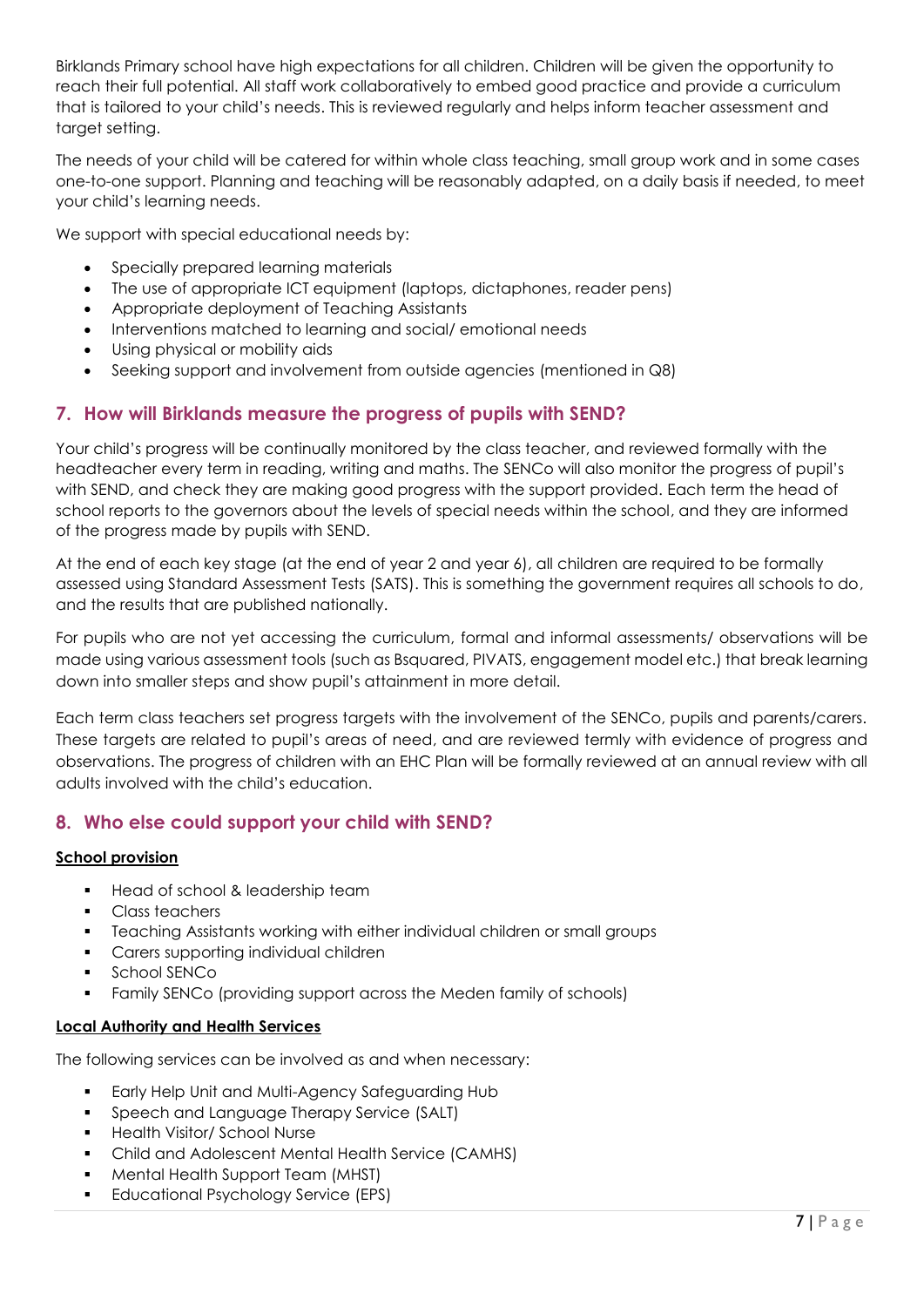- **•** Community Paediatrician
- Occupational Therapist
- **•** Physiotherapist
- **Physical Disability Support Service (PDSS)**
- School and Families Specialist Services
- Sensory Service for students with a hearing/ visual need
- Personal, Social and Educational Development (PSED) Team
- Counselling Service
- **Sure Start Children's Centre**
- **Sherwood Area Partnership (SAP)**
- Small Steps
- Healthy Families Team

#### <span id="page-7-0"></span>**9. What support can we offer for you as a parent of a child with SEND?**

Staff at Birklands recognise that it is essential for the school and parents/ carers to work together to support pupil's needs. We therefore prioritise building relationships through regular communication with parents/ carers. To support you or young people with SEND, we ensure that:

- The class teacher is regularly available to discuss your child's progress or any concerns you may have. Teachers will communicate regularly to share necessary information about what is working well at home and school, so that consistent strategies can be used.
- The SENCo is available for a phone call or to meet with you to discuss your child's progress or any concerns/worries you may have.
- All information from outside professionals will be discussed with you and with the person involved directly, or where this is not possible, in a report.
- The class teacher will involve you and your child in the process of planning, and reviewing progress targets every term during parents evening or a separate organised meeting.
- Homework will be reasonably adjusted to your child's individual needs or requirements.
- Staff can use pupil's home-school diaries or a separate home-school log to support communication with you when this has been agreed to be useful for you and your child.
- The SENCo regularly updates the school's SEND website page with useful information and relevant resources, facilities or courses in the local area. The head of school may also provide leaflets/information of courses and events that may be relevant or of interest via the newsletter or text.

## <span id="page-7-1"></span>**10.How is Birklands Primary School accessible to children with SEND?**

Birklands Primary school is fully compliant with Physical Disability Support Service (PDSS) & Equality Act (2010) requirements.

- The school is on two levels (the lower dining hall, school office, and EYFS & KS1 classrooms are downstairs, and the upper hall, computing suite and KS2 classrooms are upstairs). There is a lift to access both levels.
- The main entrance has a wheelchair ramp and handrail, and the front desk is wheel-chair height.
- There is an onsite shower area and changing facilities, and both levels have an accessible disabled toilet.
- Risk Assessments and Personal Emergency Evacuation Plans (PEEP) are written for specific pupils when necessary.
- We ensure, wherever possible, that equipment used is accessible to all children regardless of their needs. Some adaptations to classrooms can be made where necessary.
- Breakfast club, after-school provision and extra-curricular activities are accessible to all children, including those with SEND.
- All pupils have an equal opportunity to go on all school visits. Extra support is provided if required. Educational visits will only be planned to locations accessible to all. Risk assessments are carried out prior to any off site activity.

## <span id="page-7-2"></span>**11.What are the arrangements for consulting pupils with SEND and involving them in their**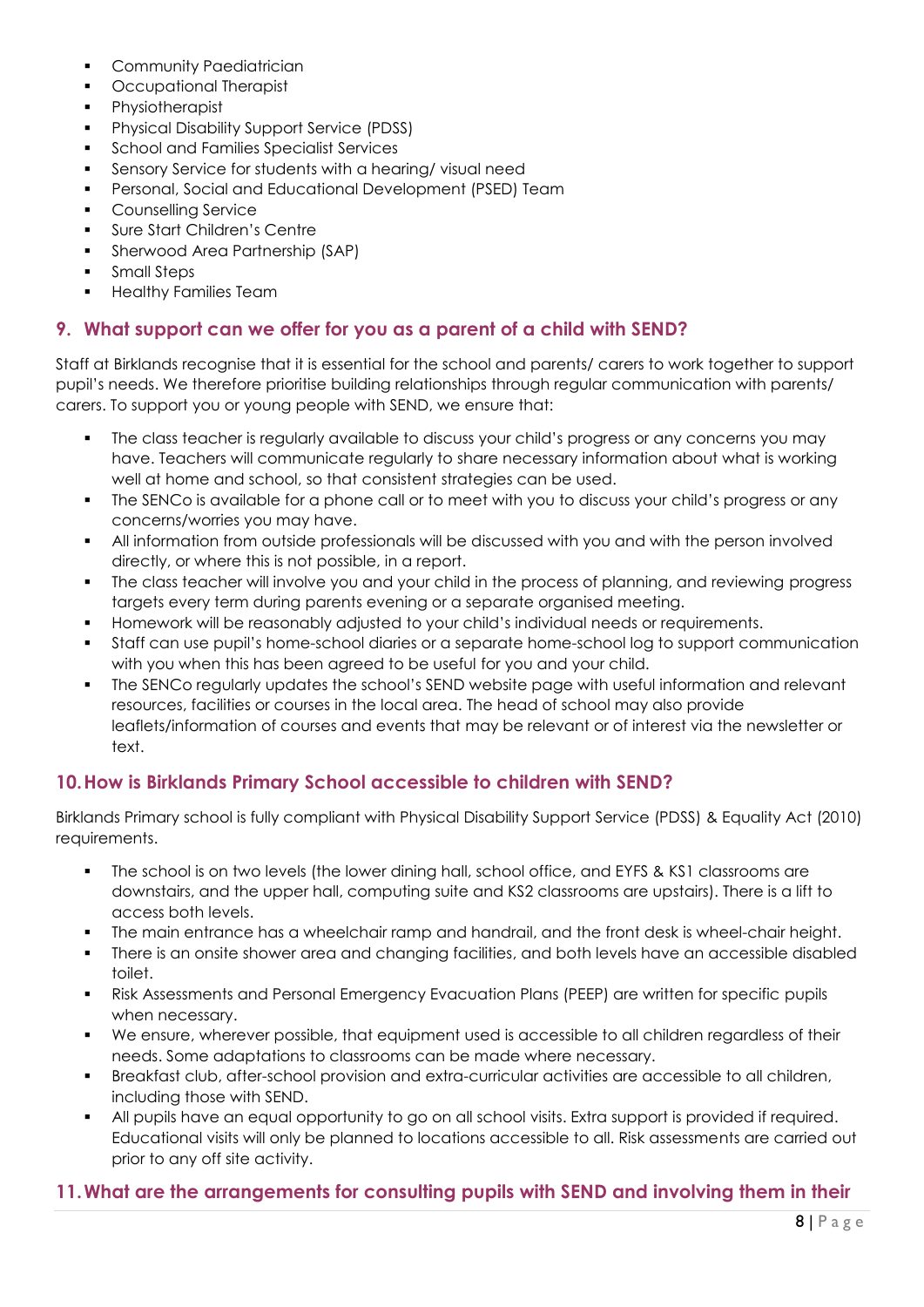## **education?**

Our school values pupil voice and children are encouraged to share their opinions and make contributions as part of daily lessons and to develop our school community. Our School Council provides a platform for children from across school to voice their opinion on our school environment and routines whilst representing the opinions of their peers.

Pupils with SEND contribute to their pupil profiles and targets by outlining a picture of their likes, dislikes, strengths and preferred learning styles. As part of the target review process, the class teacher will discuss which strategies pupils feel work well for them and any extra support they feel they need.

## <span id="page-8-0"></span>**12.How will we support your child when they are joining, leaving or moving within Birklands Primary School?**

We recognise that transitions can be difficult for pupils, including those with SEND, and we take steps to ensure that any transition is a smooth as possible.

#### **Starting School**

The Foundation Stage team at Birklands have established strong relationships with preschools and childcare providers in our area.

- Prior to a child entering our Reception class, EYFS staff will contact a child's current setting to discuss their development and any other key information.
- Children are invited to attend several transition days within our Foundation Unit in the term before they are due to start in Nursery or Reception. This allows children to meet and develop relationships with their teachers, teaching assistants and other pupils. It is an opportunity to get to know the classroom environment and basic routines.
- Additional transition days can be arranged if required.
- If your child would be helped by an 'All about Me!' book to support them, one will be made for them including both home and school information.
- If necessary, the SENCo will arrange any multiagency meetings appropriate to support you and your family.

#### **Joining from other schools**

Children joining our school from another school are invited to look around and spend time in their new class before their start date. We encourage parents to also take part in the tour allowing time to chat with our head teacher, meet staff and children in our school. This will also provide an opportunity to consult with our SENCO about particular needs.

#### **Transitioning within school**

When children transfer between classes we ensure that the appropriate transition is in place for that child.

- Relevant staff will meet to discuss the needs of each pupil, and all provision maps, target cards and support plans are passed on.
- Parents are invited to meet their child's new teacher in the Summer term before they move classes.
- Children attend a transition period in their new classroom with their new teacher to get to know the environment, key adults and their peers; additional transitions can be arranged if required.
- Pupils may have a transition booklet filled with photographs and information about their new class, and an 'All About Me' section for staff to get to know the children.

#### **Moving from KS2 to KS3**

When children are transferring between phases, for example to secondary school, we work alongside local secondary schools to help make the transition as smooth as possible.

- Staff from our school hold meetings with parents and staff from their new school.
- Records and relevant information is shared and children are offered visits to their new setting.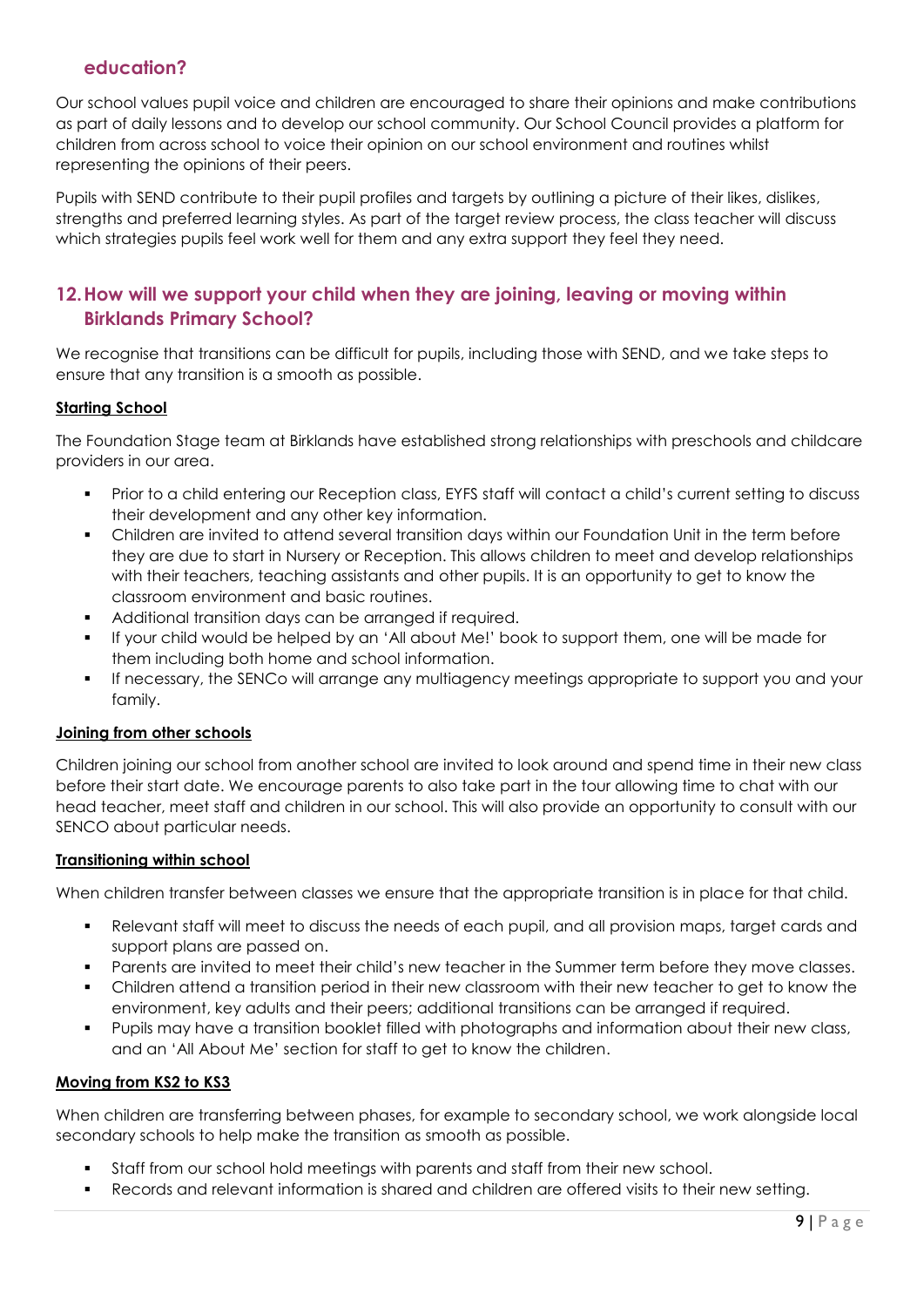- Some children may attend additional weekly visits to their new school to help ease anxiety and establish positive relationships.
- Year six pupils take part in a 'Ready 4 Secondary' programme where children are encouraged to improve their organisational skills and develop independence.
- If your child would be helped by a personal profile to support them with understanding the transition process, then one will be made with your child.
- If necessary, the SENCo will arrange any multiagency meetings appropriate to support you and your family.

## <span id="page-9-0"></span>**13.How will we support your child's emotional and social development?**

Birklands have a highly experienced team of teachers and teaching assistants who nurture our pupils. Classes operate a range of strategies that create an environment in which children feel comfortable to talk about their feelings, and pupils are aware that if they have a concern they can speak to an adult. All classes follow a structured PSHE (Personal, Social, Health end Economic education) curriculum to support their development. We encourage mindfulness in the classroom, and follow the 'Take Five' initiative (from Each Amazing Breath) which involves daily breathing exercises to teach emotional regulation. Lunchtime and playtime support is provided through planned activities and groups. We recognise that some children have extra emotional and social needs, to develop and nurture these we provide:

- Staff are available in the mornings to meet and welcome all children. Specific meet and greet support can be put into place to ensure a smooth transition between school and home.
- ELSA sessions are led by our trained lead (Mrs Peters) throughout the week for either 1:1 or small groups of children, and these sessions are adapted to the social and emotional needs of individual pupils. The sessions may focus on self-confidence, coping behaviours, social skills, mental wellbeing and identity.
- The school has developed links with organisations within our community and nurture groups are sometimes held in the local community with a 'Forest Schools' approach.
- We also have a counsellor in once a week, which we offer to children who we feel need some extra emotional support.
- If your pupil needs further social, emotional and mental health support then the SENCo will meet to discuss involvement from other specialists and agencies such as Mental Health Support Team, Sherwood Area Partnership, or CAMHS.

The class teacher has overall responsibility for the pastoral, medical and social care of every child in their class, therefore this would be the parents' first point of contact. Other key members of staff in supporting pupils' social, emotional and mental health, are:

- Mental Health Leads: Miss Goodwin (SENCo) & Mr Cohen (Assitant Head)
- Emotional Literacy Support Assistant (ELSA): Mrs Peters
- Nurture Lead: Mrs Coverley
- Take 5 Champion: Mrs Cox

## <span id="page-9-1"></span>**14. What training have the staff had about SEND?**

All staff at Birklands are dedicated to developing their practice to ensure they are enabling pupil's to make great progress and fulfil their potential. Therefore, we recognise the need to train all staff. The school provides staff training opportunities, and there is an on-going professional development programme throughout the school year which addresses areas of SEND within the school. Birklands now have The National College. Teaching and support staff attend training courses run by outside agencies that are relevant to the needs of specific children in their class, e.g. from the SFSS or PDSS Team

Recent staff training related to SEND include:

- Positive Behaviour Strategies
- Use of Signs & Symbols
- Working Memory & Cognitive Load
- An Introduction to Attachment Disorder